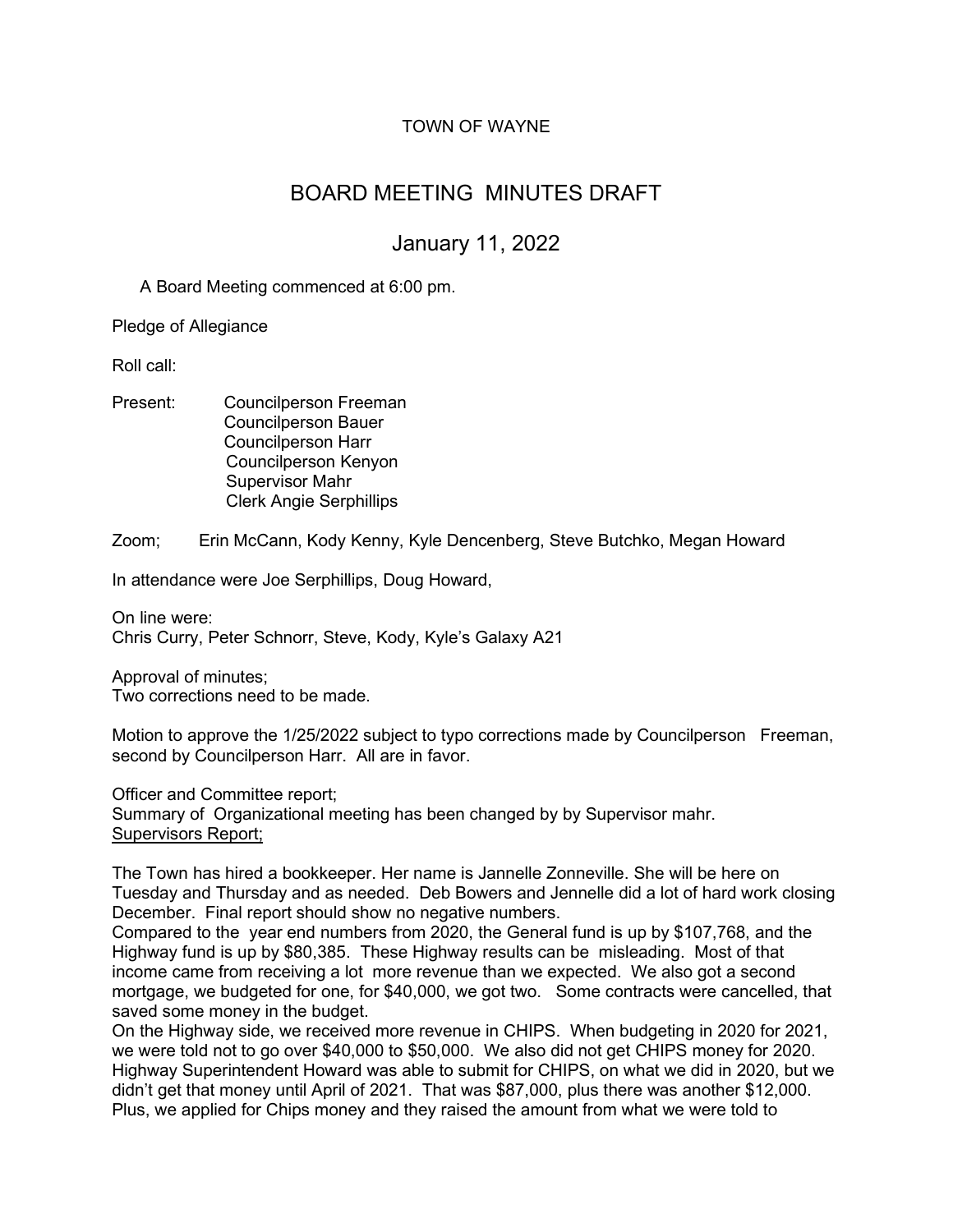\$155,000. We got that money the last week in December. If not for the windfall in CHIPS, the Highway would have been in the negative in the money, year to year. We had a lot of expense with Coryell Rd , and there was not enough money to cover the Union wages, so we were taking money out of the Fund balance to pay the last 3 months of the year.

Supervisor Mahr would like to simplify reports to make it easier to look at, so that we can see what we have in the bank, what money was spent on, what revenue we received in the month, what it was for, to get to our balances. He would like to have it done by the end of the first quarter.

Motion made to approve the Supervisors report made by Councilperson Kenyon Seconded by Councilperson Freeman All were in favor

## Budget Modifications;

Year- end resolution to get everything to zero. Budget modifications would be made to zero balance the budget. In the packet you will find what we did in the General and Highway fund. The snow removal personal, is the payroll for three employees. That reflects December and the fact that we were negative in November.

Social Security was off due to being off.

Supervisor Mahr would like to set up an organizational meeting. He wants to know what is important to the towns people that we need to discuss. It was agreed to have the Organizational meeting on January 18<sup>th</sup> at 6pm.

We reviewed the terms of the Planning and Zoning boards

What do we need to do to advertise for open positions We need to hire a cleaning service and we want to go out and bid on the mowing, with a contract in place.

Supervisor Mahr stated that a hard copy/draft, of the Procurement Policy is in the board packet, for the board to review and input.

#### Clerks report;

Clerks report was presented with minimal discussion. Motion to approve the Clerks report made by Councilperson Bauer, seconded by Councilperson Freeman. All were in favor.

Note: The annual comparison is \$3600 less than last year, is due to major activity in Cemetery services in 2020.

Abstract 13 was renamed Abstract 14 because the number 13 was used and appeared in January 2020 year end expenses were accrued.

Budget modifications were made R/T Voucher 272, overhead garage repair. Changes made per OSHA.

Motion to approve Vouchers made by: Councilperson Haar Seconded by Councilperson Freeman All were in favor.

#### Justice report;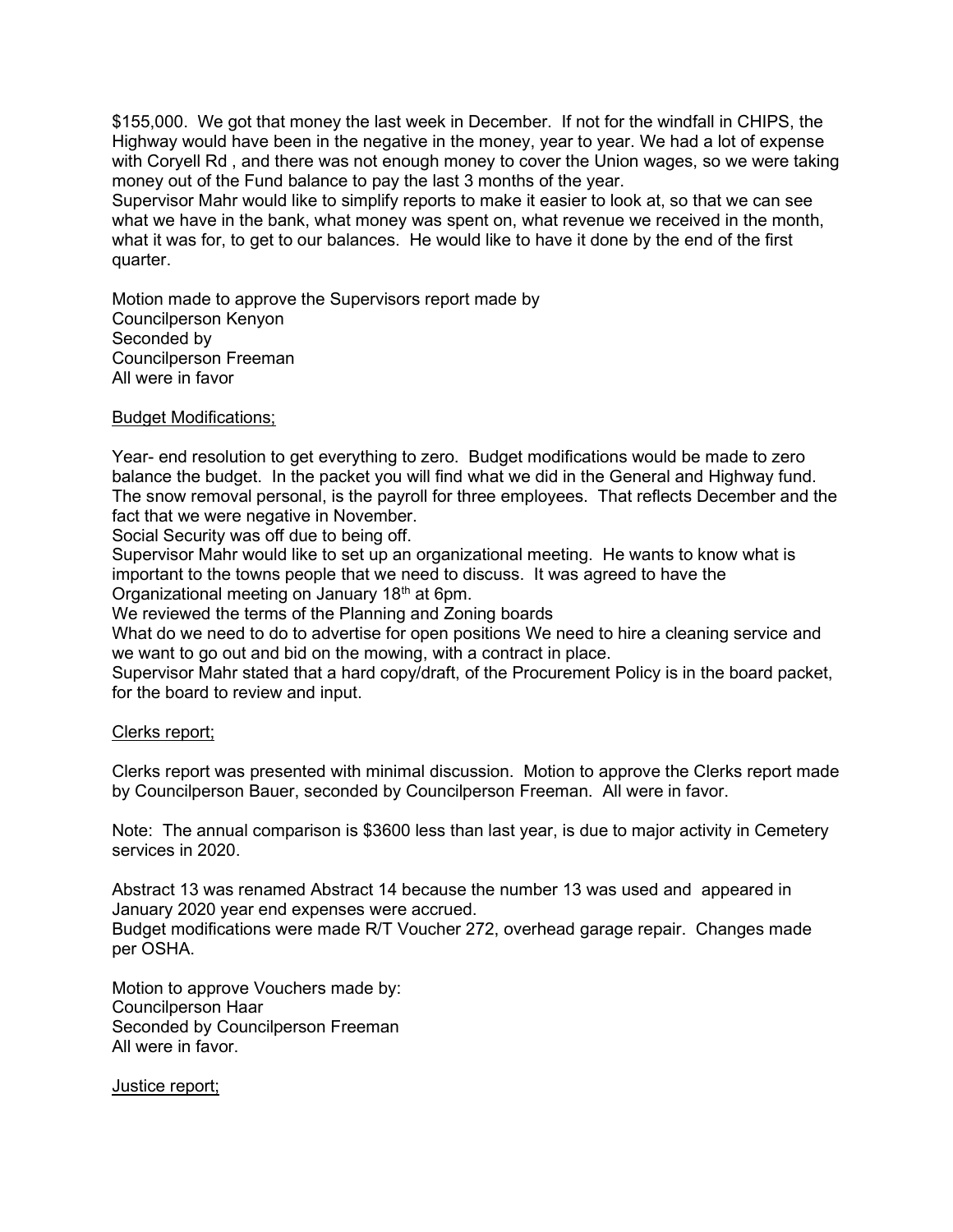Nothing to report

### Assessor's report;

Assessor's report was on the number of sales we had, which were flat or a little lower than the year before

## Highway report;

Highway Superintendent Howard reports;

330 ½ gallons of fuel were used. Replaced road signs. Ditching and pipe installed on Hyatt Hill. Sanded roads and parking lots. Filled pot holes. Worked on the E. Lake Road project. Road pick up for branches and limbs.

Replaced conveyor chain on 2013 Western Star and front brakes on 2013 one-ton dump. For E. Lake Rd project, Superintendent Howard contacted Todd at the County to get on the list for the grinding. He wants to put it at the beginning of the schedule, which should be in April. No bids were turned in for the shoulder project. Bid are advertised in the Shopper and on the Web-site. Discussion was made to advertise in the Corning Leader.

Superintendent Howard reports that the International 10-wheeler went up for bid and goes on to the 24<sup>th</sup>

Supervisor Mahr states that the Union contract has been signed, but he has not received it yet. See packet note from Highway Superintendent Howard.

#### Code Enforcement Officer;

There was no zoning board meeting this month. The draft for the December Zoning still needs to be approved. Planning board minutes were approved 1/10/2022 or 12/2021.

#### Ethics Board;

No scheduled meetings at the moment.

We need a line item for \$100, just in case there had to be notices put in the paper, or mailings etc.

Question was asked regarding the employee disclosure. Supervisor Mahr stated the we need to put out a template for employee disclosure. It needs to be in place by April.

#### Watershed report;

There were three inspections this month. Supervisor Mahr stated that we had a contract where we shared inspections with Schuyler County for sections of Waneta lake. That contract has expired, with no intention of being renewed at this time.

#### Dog Control Officer;

We issued two licenses in December.

#### History Group;

Joyce in her statement said the she is working with Scott Denning as he's revamping the website, and working on the data base.